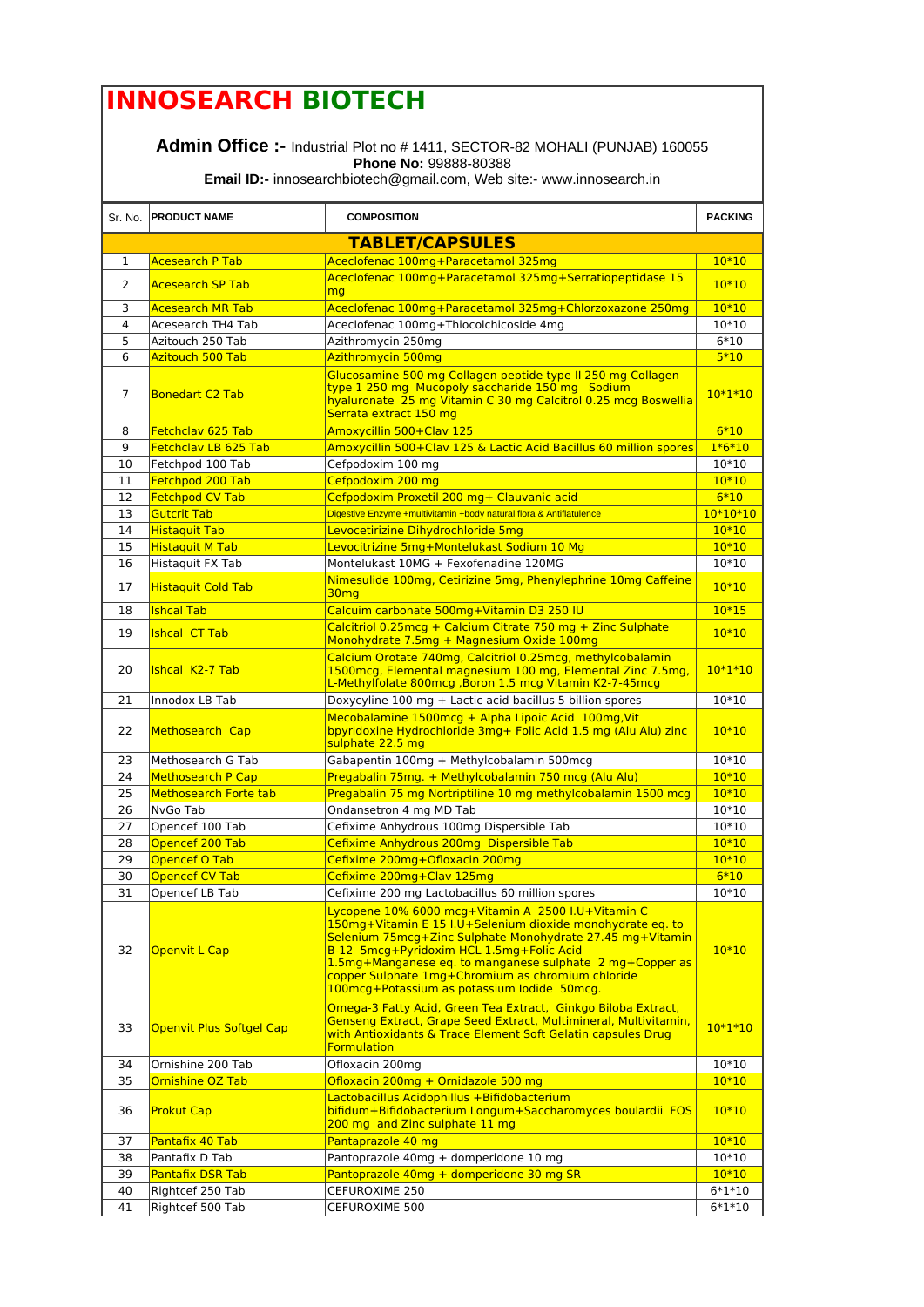| 42                                                                          | Redquick-XT Tab                        | Ferrous Ascorbate 100mg+ Folic Acid 1.5mg                                                                                                                                                                                                                                                                                                          | $10*10$            |  |  |
|-----------------------------------------------------------------------------|----------------------------------------|----------------------------------------------------------------------------------------------------------------------------------------------------------------------------------------------------------------------------------------------------------------------------------------------------------------------------------------------------|--------------------|--|--|
| 43                                                                          | <b>Redguick-Active Tab</b>             | Ferrous Ascorbate 100mg +L-Methylfolate 1mg, Pyridoxal 5<br>phosphate 1.5mg, methylcobalamin 1500mcg, zinc 22.5mg                                                                                                                                                                                                                                  | $10*10$            |  |  |
| 44                                                                          | <b>Touchshine D3 Softgel Cap</b>       | Cholecalciferol 60,000 IU Softgel capsules                                                                                                                                                                                                                                                                                                         | $1*4*10$           |  |  |
| 45                                                                          | Zogick 20 Tab                          | Rabeprazole 20mg                                                                                                                                                                                                                                                                                                                                   | $10*10$            |  |  |
| 46<br>47                                                                    | <b>Zogick DSR Cap</b><br>Zogick IT Cap | Rabeprazole Sodium 20mg + Domperidone 30 mg SR<br>Enteric coated Rabiprazole 20 mg & Itopride 150 mg SR Capsule                                                                                                                                                                                                                                    | $10*10$<br>$10*10$ |  |  |
| 48                                                                          | Zogick LS Cap                          | Rabeprazole 20mg + Levosulpride 75mg SR Capsule                                                                                                                                                                                                                                                                                                    | 10*10              |  |  |
|                                                                             |                                        | <b>CARDIO-DIABETIC RANGE</b>                                                                                                                                                                                                                                                                                                                       |                    |  |  |
| 49                                                                          | Cardglim M1 Tab                        | Glimipride 1+Metformin 500mg                                                                                                                                                                                                                                                                                                                       | $10*10$            |  |  |
| 50                                                                          | Cardglim M2 Tab                        | Glimipride 2+Metformin 500mg                                                                                                                                                                                                                                                                                                                       | $10*10$            |  |  |
| 51<br>52                                                                    | Cardtel 40 Tab<br>Cardtel H Tab        | Telmisartan 40<br>Telmisartan 40+Hydrochlorothiazide 12.5 mg                                                                                                                                                                                                                                                                                       | $10*10$<br>$10*10$ |  |  |
| 53                                                                          | Cardtel AM Tab                         | Telmisartan 40+Amlodipin 5mg                                                                                                                                                                                                                                                                                                                       | $10*10$            |  |  |
| 54                                                                          | Cardtel CH Tab                         | telmisartan40mg, chlorothiazide 12.5mG                                                                                                                                                                                                                                                                                                             | $10*10$            |  |  |
| 55                                                                          | Cardtel Trio Tab                       | telmisartan 40mg, amlodipine 5mg & hydrochlorothiazide 12.5mg                                                                                                                                                                                                                                                                                      | $10*15$            |  |  |
|                                                                             |                                        | <b>SYRUP &amp; SUSPENSION</b>                                                                                                                                                                                                                                                                                                                      |                    |  |  |
| 56                                                                          | <b>Alkawiz Syp</b>                     | Disodium Hydrogen Citerate 1.37gm                                                                                                                                                                                                                                                                                                                  | <b>100ml</b>       |  |  |
| 57                                                                          | <b>Alkawiz UTI Syp</b>                 | Cranberry extract 200 MG+D-mannose 300 MG+Potassium-magnesium                                                                                                                                                                                                                                                                                      | $100$ ml           |  |  |
| 58                                                                          | <b>Ishcal Susp</b>                     | Calcium Carbonate 625mg + Magnesium Hydroxide 180mg + Zinc<br>Sulphate 14mg + Vitamin D3 200IU                                                                                                                                                                                                                                                     | 200ml              |  |  |
| 59                                                                          | Innozyme syp                           | Each 15ml contains: Alpha Amylase(1:2000) 50mg, Digests not less                                                                                                                                                                                                                                                                                   | 225ml              |  |  |
| 60                                                                          | <b>Cheriberry Syp</b>                  | than 60gm of cooked strach) Pepsin (1:3000)10mg<br>Ambroxal15,MG, Guaiphensan 50 MG+Terbutalin 1.5 mg+Menthole<br>$1$ ma                                                                                                                                                                                                                           | <b>100ml</b>       |  |  |
| 61                                                                          | <b>Cheriberry CS Syp</b>               | Dextromethorphan Hydrobromide10mg + Chlorpheniramine Maleate 2<br>mg + Phenylephrine 5 mg                                                                                                                                                                                                                                                          | <b>100ml</b>       |  |  |
| 62                                                                          | <b>Cheriberry LS Syp</b>               | Levosalbutamol 1 mg + Ambroxol 30 mg + Guaiphenesin 50 mg                                                                                                                                                                                                                                                                                          | <b>100 ML</b>      |  |  |
| 63                                                                          | <b>Hepfine Syp</b>                     | CYPROHEPTADINE HCL 2mg + TRICHOLINE CITRATE 275mg                                                                                                                                                                                                                                                                                                  | 200 ml             |  |  |
| 64                                                                          | <b>Redquick XT syp</b>                 | Ferrous ascorbate 30 mg + Folic acid 550 mcg                                                                                                                                                                                                                                                                                                       | 150 ml             |  |  |
| 65                                                                          | <b>Redquick syp</b>                    | Each 5ml contains: Ferric Ammonium citrate IP 160mg, (eq to elemental<br>iron 32mg) Cyanocobalamin IP 7.5mg, Folic Acid IP 500mcg                                                                                                                                                                                                                  | <b>300ML</b>       |  |  |
| 66                                                                          | <b>Gaswin susp</b>                     | Megaldrate 400 mg+Simethicone 20 mg (Sugar free)                                                                                                                                                                                                                                                                                                   | 170ml              |  |  |
| 67                                                                          | <b>Openzyme Susp</b>                   | Fungal Diastase 50mg + Pepsin 10mg                                                                                                                                                                                                                                                                                                                 | 200 ml             |  |  |
| 68                                                                          | <b>Prokut Z Dry Syrup</b>              | (Zinc gluconate 20 mg L acidophilus, B. Longum, B bifidum and infantis<br>2.5 billion FOS 25 mg )                                                                                                                                                                                                                                                  | 60 <sub>ml</sub>   |  |  |
| 69                                                                          | <b>Openvit L Syrup</b>                 | Lycopene 10% 6000 mcg, Vitamin A(as palmitate) 2500, Vitamin E<br>acetate 10 iu , Ascorbic Acid 50 mg, Thiamine Hydrochloride 2<br>mg, Riboflavine 3 mg, Pyridoxine Hydrochloride 1.5 mg, Zinc 3mg,<br>Manganese 2mg, Iodine 100 mcg, Copper 500 mcg                                                                                               | 200ml              |  |  |
| 70                                                                          | <b>Openvit Syrup</b>                   | Vitamin A 1600 iu + Vitamin E 5 iu + Cholecalciferol 200 IU. + Thiamine Hydrochloride 1<br>mg + Riboflavine Sodium Phosphate 1 mg + Pyridoxine Hydrochloride 1 mg + Niacinamide<br>1.5mg + Cyanocobalamin 1 mcg + D-Panthenol 2.5mg + Zinc 3 mg + Iodine 50mcg +<br>Manganese 1 mg + Molybdenum 8 mcg + Selenium 10mcg + Lysine Hydrochloride 30mg | 200ml              |  |  |
| 71                                                                          | Openliv-S syp                          | Each15ml Contains: Thiamine Hydrochloride 2mg, Sily, arin (80%) 35mg, Riboflavine<br>Sodium Phosphate 5mg, Pyridoxine Hydrochloride 1.5mg, Niacinamide 20mg, D-Panthenol                                                                                                                                                                           | 225ml              |  |  |
|                                                                             |                                        | 5mg Cyanocobalamin 1mcg syrup<br><b>PEAD/SYP/DROPS</b>                                                                                                                                                                                                                                                                                             |                    |  |  |
| 72                                                                          | <b>Alerwiz M Susp</b>                  | Levocitrizine 2.5mg+Montelukast Sodium 4 Mg                                                                                                                                                                                                                                                                                                        | $60$ ml            |  |  |
|                                                                             |                                        |                                                                                                                                                                                                                                                                                                                                                    |                    |  |  |
| 73                                                                          | Fetchpod-50 Dry Syrup                  | Cefpodoxime 50 mg (with wfi)                                                                                                                                                                                                                                                                                                                       | $30$ ml            |  |  |
| 74                                                                          | Fetchpod-100 Dry Syrup                 | Cefpodoxime 100 mg (with wfi)                                                                                                                                                                                                                                                                                                                      | 30ml               |  |  |
| 75                                                                          | <b>Fetchclav 228.5 Dry Syrup</b>       | Amoxycillin 200mg + Clavulanate Acid 28.5mg                                                                                                                                                                                                                                                                                                        | 30 <sub>ml</sub>   |  |  |
| 76                                                                          | <b>Histaquit Cold Susp</b>             | Phenylepherine 5 mg + cpm 2mg + Paracetamol 250 mg                                                                                                                                                                                                                                                                                                 | $60$ ml            |  |  |
| 77                                                                          | Opencef-50 Dry Syrup                   | Cefixime 50mg (with wfi)                                                                                                                                                                                                                                                                                                                           | 30ml               |  |  |
| 78                                                                          | Openvit Drop                           | Each ML Vitamin A 1600 IU+ Vitamin E Acetate 7.5IU+Thiamine 0.5mg+Riboflavin .5 mg+<br>Pyridoxine 0.5mg+Nicotinamide 4 mg+D-Panthenol 1.5 mg+Ascorbic acid<br>25mg+Cholicalciferol 200 i u + Zinc Gluconate 1.5 mg                                                                                                                                 | 30ml               |  |  |
| 79                                                                          | Javamol 250 Susp                       | Paracetamol 250 mg Susp.                                                                                                                                                                                                                                                                                                                           | 60 <sub>ml</sub>   |  |  |
| 80                                                                          | Javamol MF Susp                        | Mefenamic acid 100mg+ Paracetamol 250mg                                                                                                                                                                                                                                                                                                            | 60 <sub>ml</sub>   |  |  |
| 81                                                                          | Touchshine D3 Drop                     | CHOLECALCIFEROL 800 IU DROPS                                                                                                                                                                                                                                                                                                                       | 30 ml              |  |  |
|                                                                             |                                        | <b>INJECTION</b>                                                                                                                                                                                                                                                                                                                                   |                    |  |  |
| 82                                                                          | Methosearch Plus Inj                   | Methylcobalamin 1500mcg+Multi Vitamins                                                                                                                                                                                                                                                                                                             | $1*5$              |  |  |
| 83                                                                          | Pantafix 40 Inj                        | Pantoprazole Sodium 40mg                                                                                                                                                                                                                                                                                                                           | Vail               |  |  |
| <b>POWDER SECTION</b>                                                       |                                        |                                                                                                                                                                                                                                                                                                                                                    |                    |  |  |
| 84<br>Proscoop Powder<br>Protein powder with Dha and Multivitamins<br>200gm |                                        |                                                                                                                                                                                                                                                                                                                                                    |                    |  |  |
|                                                                             |                                        |                                                                                                                                                                                                                                                                                                                                                    |                    |  |  |
| 85                                                                          | <b>Proscoop Plus Powder</b>            | PROTEIN POWDER WITH 40 GM WEIGH PROTEIN DHA 200 MG<br>METHYLCOBALAMIN 2500 MCG IN EACH 100 GM                                                                                                                                                                                                                                                      | $200$ gm           |  |  |